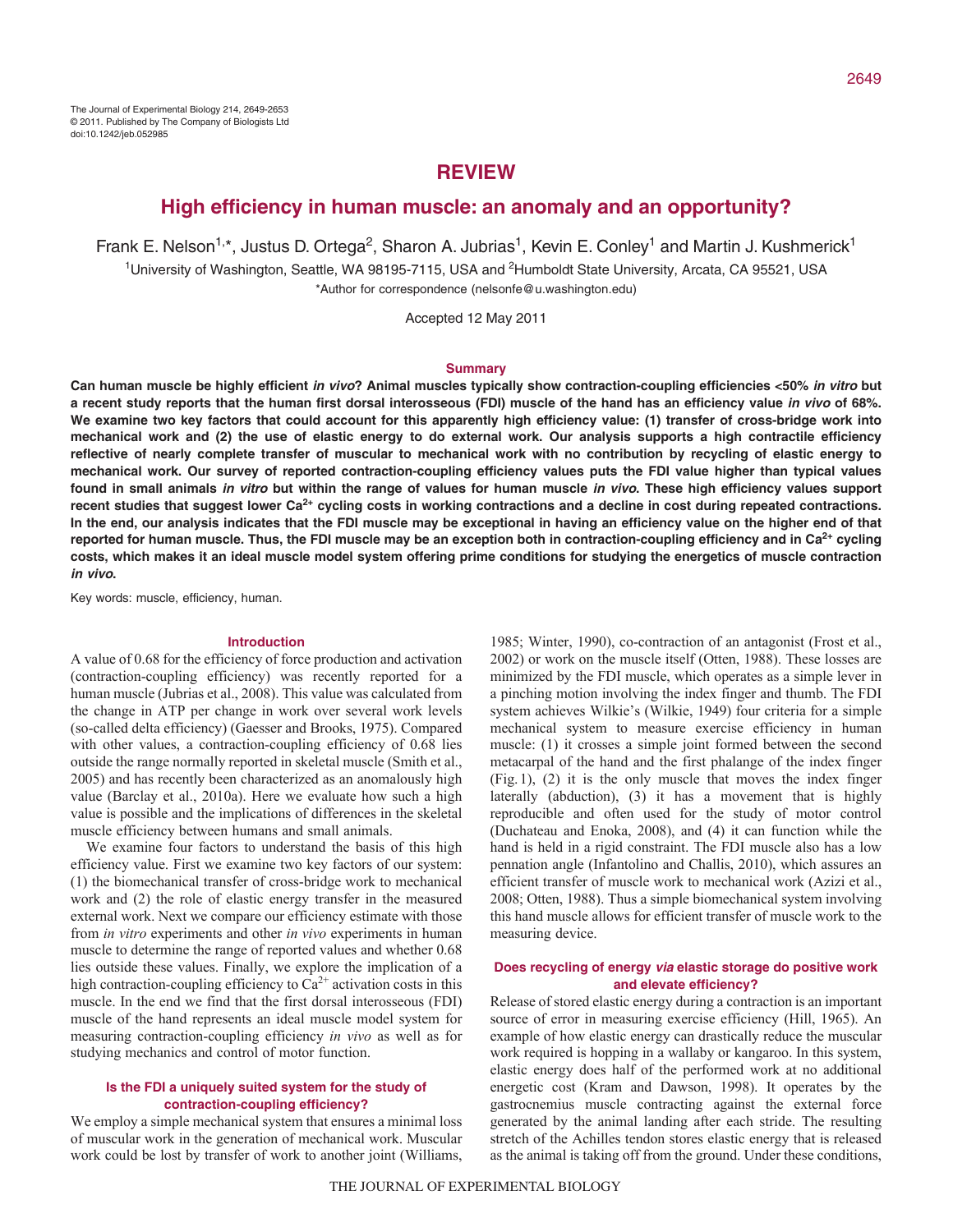

Fig. 1. The orientation of the hand, first dorsal interosseous (FDI) muscle, and point of external force measurement. (A)The hand and FDI muscle oriented in our restraining apparatus used to make work and cost measurements. (B)The FDI muscle in greater detail, with its muscle moment arm  $(m_M)$ , phalange moment arm  $(m_P)$ , internal and external tendon (red) and pennation angle  $(\theta)$ .

twice as much work is measured externally as the work that the muscle alone produces because energy is stored and released from tendons.

Our system has been designed to remove the possibility that elastic energy recovery will add to the work generated by the FDI muscle. We have adopted Hill's (Hill, 1965) suggestion to use a lever system with small inertia. However, even after minimizing inertia there is some fluctuation in force (6.5–11N) evident from our external measurement of force [fig.1 in Jubrias et al. (Jubrias et al., 2008)]. The peak of this force fluctuation occurred at the same time muscle shortening stopped in our experiment, which prevents any stored elastic energy from generating mechanical work and artificially elevating the work accomplished in the experiment. Thus, we can eliminate mechanical energy recycling as a factor in our calculation of contraction-coupling efficiency.

### **How high is contraction-coupling efficiency?**

Thermodynamic efficiency  $(\eta)$  is defined in terms of Gibbs free energy  $\Delta G$ :

$$
\eta = \frac{w}{\Delta G} \tag{1}
$$

where *w* is mechanical work and  $\Delta G$  is the free energy from ATP splitting. The free energy from ATP splitting is calculated from the extent of ATP splitting times its molar free energy  $(60 \text{ kJ} \text{mol}^{-1})$ . Jubrias and coworkers measured the work output and ATP splitting in a series of contractions done at several different workloads (Jubrias et al., 2008). The value of this ATP flux was multiplied by the value for the molar free energy of ATP to obtain data for chemical energy change at each incremental level of workload. The molar free energy of ATP was derived from measurements of intracellular pH and the concentrations of ATP, orthophosphate  $(P_i)$ and ADP. Contraction-coupling efficiency  $(\eta_{cc})$  was determined directly from ATP because the predominant energy cost was crossbridges doing work (Jubrias et al., 2008). The slope of regression analyses of work *versus* energy cost gave  $\eta_{cc} = (\Delta w / \Delta G_{ATP})$ . This method for measuring  $\eta$ , termed 'delta efficiency' by Gaesser and Brooks (Gaesser and Brooks, 1975), excludes not only resting ion pumping costs but also any changes in ion pumping costs with changes in work rate.

However, most papers on muscular efficiency report results on the total energetic cost measured as the sum of the liberated heat and work output that is the total enthalpy change. Mechanical efficiency  $(\varepsilon)$  is:

$$
\varepsilon = \frac{w}{\Delta H} \tag{2}
$$

where  $\Delta H$  is the total change in enthalpy (Smith et al., 2005) as originally used by Hill (Hill, 1965) and subsequently by many authors cited in Smith et al. (Smith et al., 2005).  $\varepsilon$  and  $\eta$  are quantitatively related. For example, Smith and coworkers (Smith et al., 2005) illustrated the relationship between enthalpy and Gibbs free energy in the following equation:

$$
\Delta H = \Delta G + T \Delta S, \tag{3}
$$

where  $T$  is the absolute temperature and  $\Delta S$  is the change in entropy. Most of the measurements of  $\varepsilon$  are made such that net splitting of phosphocreatine (PCr) is the only significant reaction occurring, and thus the total enthalpy equals the extent of PCr change times the molar enthalpy of PCr splitting. Therefore:

$$
\eta_{\varepsilon} = \frac{\varepsilon}{\Delta G_{\text{ATP}} / \Delta H_{\text{PCr}}};
$$
\n(4)

for  $\Delta H_{\text{PC}}=34 \text{ kJ} \text{ mol}^{-1}$  and  $\Delta G_{\text{ATP}}=60 \text{ kJ} \text{ mol}^{-1}$ ,  $\eta_{\varepsilon}=\varepsilon/1.765$ . However, there are other differences in the conditions of these thermodynamic experiments leading to the calculations of thermodynamic and mechanical efficiencies (Barclay et al., 2010b). Thermodynamic quantities depend on intracellular conditions (e.g. pH, ionic strength and concentrations of metabolites), but these are not the source of variation among muscles and animal species. The temperature dependence of enthalpy and free energy can be calculated by the van 't Hoff relationship (Teague and Dobson, 1992), but empirical measurements of efficiency show it varies little with temperature (Barclay et al., 2010a). Therefore, the major consideration in comparing papers on efficiency is distinguishing between  $\varepsilon$  and  $\eta$  and converting one value to the other.

For brevity, we selected the highest four  $\varepsilon$  values reported for animals to compare with four papers reporting on  $\eta$  in human muscle (Table 1). The highest  $\varepsilon$  values come from four studies of different animal species and range from 0.33 to 0.77 (Barclay, 1994; Curtin and Woledge, 1993; Curtin et al., 1974; Woledge, 1968), which seems to suggest that Jubrias and colleagues' (Jubrias et al., 2008) value of 0.68 is not different from previous reports in animals. However, after we correct for the different denominators in the  $\varepsilon$  and  $\eta$  calculations, this range of efficiency values becomes 0.19 to 0.44, well below the 0.68 measured for the human FDI muscle. This clearly shows that estimated values for  $\eta$  in animal muscle *in vitro* are below 0.5 whereas the values measured in human muscle are higher.

For comparison to our recent estimate (Jubrias et al., 2008), the human studies require a complex adjustment to contemporary reference values because they measure energy costs by indirect or direct calorimetry (Table1). In contrast to the animal studies, all of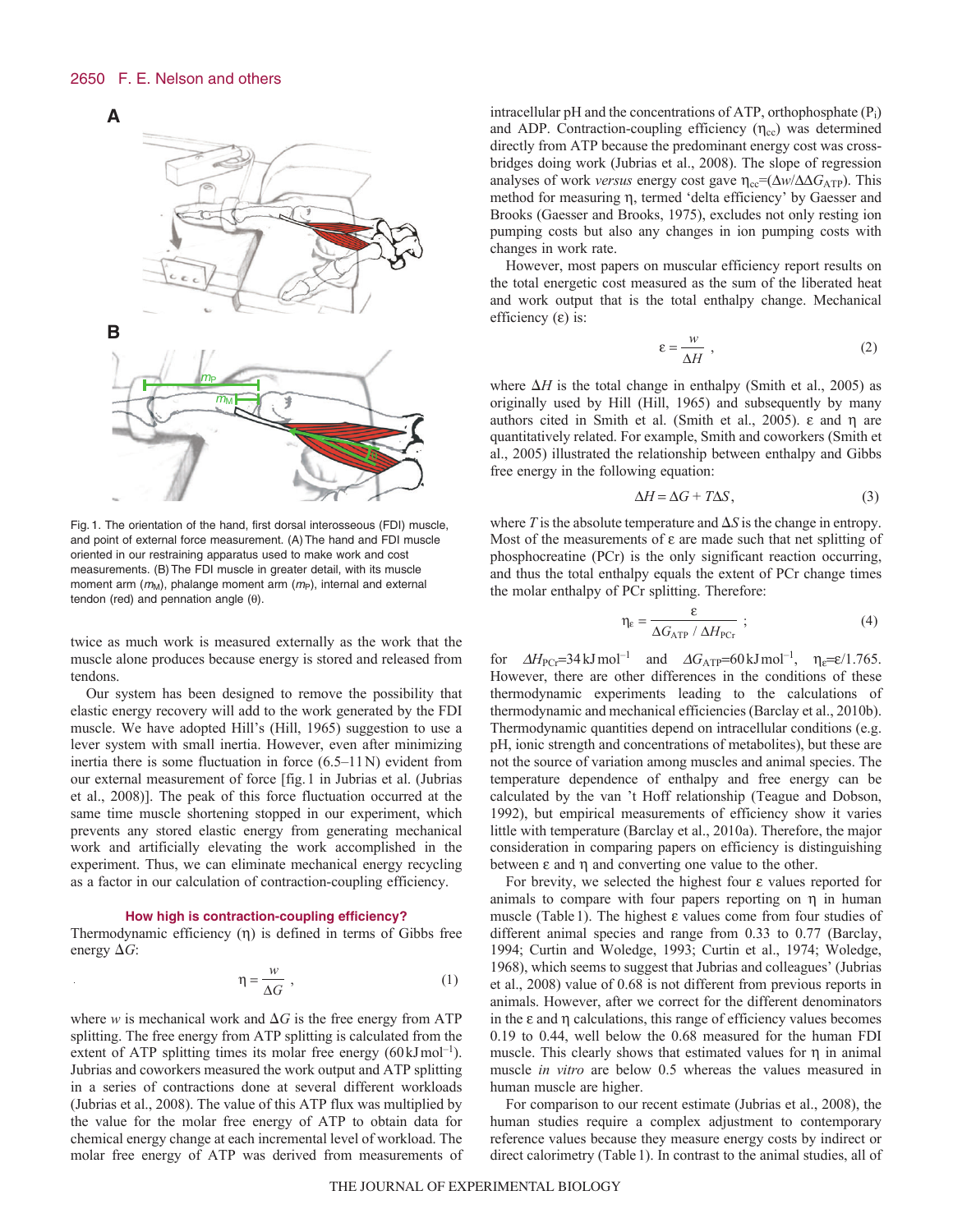Table1. Mechanical and thermodynamic efficiency studies with original and converted values using a common denominator

| Measurement                                                                | Reported value | Converted value<br>(free energy to 60 kJ mol <sup>-1</sup> ) | Reference                 |
|----------------------------------------------------------------------------|----------------|--------------------------------------------------------------|---------------------------|
| Mechanical power and oxygen uptake rate <sup>a</sup>                       | 0.49           | 0.53                                                         | Whipp and Wasserman, 1969 |
| Mechanical power, oxygen uptake and carbon dioxide production <sup>a</sup> | 0.41 to 0.57   | $0.45$ to $0.62$                                             | Gaesser and Brooks, 1975  |
| Work <sup>b</sup>                                                          | 40             | 0.66                                                         | Bangsbo et al., 2001      |
| ATP <sup>c</sup>                                                           | 0.68           | 0.68                                                         | Jubrias et al., 2008      |

<sup>a</sup>Mechanical output in calories divided by oxygen uptake. Oxygen uptake converted to free energy of ATP using P/O=3 and  $\Delta G_{ATP}$ =11 kcal mol<sup>-1</sup>. Conversion to common reference values used newer values of P/O=2.5 and  $\Delta G_{ATP}$ =60 kJ mol<sup>-1</sup>. Thus the conversion multiplier factor is ([2.5/3.0]×[60/(11×4.184)]=1.086. <sup>b</sup>Extent of ATP use measured chemically in biopsies taken during exercise, taking into account oxidative and glycolytic metabolism. Mechanical output is given in J mmol $^{-1}$  ATP.

 $\,^{\rm c}$ Measured ATP by  $\,^{\rm 31}$ P nuclear magnetic resonance spectroscopy, taking into account glycolytic ATP production and small oxidative metabolism.  $\Delta G_{\rm ATP}$  was calculated from measured concentrations of ATP, P<sub>i</sub>, pH and ADP from equilibration of creatine kinase. This value for  $\Delta G_{\rm ATP}$  is used to convert reported values. Mechanical output is given in JJ<sup>-1</sup> free energy.

the human studies found efficiencies of 0.5 or greater; one of these studies even came very close to our estimate of 0.68 after corrections to common units (Table1). All values listed in Table1 are those as published followed by values recalculated using a common energetic parameter, mitochondrial efficiency (P/O), of 2.5 and a  $\Delta G_{ATP}$  value of 60 kJmol<sup>-1</sup>. A study using direct calorimetry in the quadriceps (Bangsbo et al., 2001) found a range of efficiencies during work isolated to this muscle group. Efficiency values were highest early in a sustained work bout and decreased by half at the end; the value given in Table1 reflects the results over the initial 10s of exercise. Another study (Gaesser and Brooks, 1975), using well-conditioned individuals, reported contractioncoupling efficiency in the range of 0.41–0.57 in steady state work on a bicycle; those values were adjusted in Table1, as explained in the following paragraph. A third study found a contractioncoupling efficiency value of 0.49 based on an analysis of the series of efficiencies linking contraction-coupling, mitochondrial and exercise efficiency (Whipp and Wasserman, 1969).

Mitochondrial coupling has been found to be lower  $(ATP/O<sub>2</sub>=5,$  $P/O=2.5$ ) than classical values (ATP/O<sub>2</sub>=6) (Amara et al., 2007; Brand, 2005). Recent work from our laboratory shows a P/O of  $\sim$ 2.5 in human and mouse muscle *in vivo* (Amara et al., 2007; Marcinek et al., 2004), which is indicative of well-coupled mitochondria (Brand, 2005). This value confirms the value found in the quadriceps  $(P/O=2.3)$  in an earlier study using independent methods [calculated from Conley et al. (Conley et al., 2000)] and values on isolated muscles  $(P/O=2.6)$  (Lou et al., 2000). The conversion of the P/O ratio from a stoichiometric to an efficiency value requires the use of Gibbs free energy  $(\Delta G)$ , which our measurements show is higher than previously thought  $({\sim}60 \text{ kJ} \text{ mol}^{-1}$ during exercise) (Barclay et al., 2010a; Jubrias et al., 2008). We use  $60 \text{ kJ} \text{mol}^{-1}$  to scale all reported values in Table 1. The total energy available per mole of  $O_2$ , as used in indirect calorimetry (Scott and Kemp, 2005), is  $258 \text{ kJ} \text{mol}^{-1}$  and, with P/O=2.5, yields a value for free energy from ATP ( $\Delta G_{ATP}$ ) equal to 52 kJ mol<sup>-1</sup>, or 0.86 times our value of  $60 \text{ kJ} \text{mol}^{-1}$ . Applying these adjustments decreases the adjusted  $\eta$  values from the results of Whipp and Wasserman [table1 in Whipp and Wasserman (Whipp and Wasserman, 1969)]. The two cycling efficiency values (Gaesser and Brooks, 1975; Whipp and Wasserman, 1969) could have had some co-contraction or a lower mitochondrial coupling than we guessed, leading to an underestimate of contraction-coupling efficiency. The contraction-coupling efficiency values for one cycling study (Whipp and Wasserman, 1969) and the study of the quadriceps muscle group (Bangsbo et al., 2001) were calculated only at one workload, so they did not account for possible floating baselines. Nonetheless, there is an overall consistency in human contraction-coupling efficiency values, given the number of assumptions and complications of the mechanical systems and techniques. These reports of human muscle efficiency give high efficiency values, above 0.5, and considerably higher than found in animal muscles *in vitro*.

In summary, our value of 0.68 in the FDI muscle has been characterized as an 'anomaly' relative to values in animal muscle (Barclay et al., 2010a). Our analyses show that there is a systematic difference between measurements of efficiency in human muscle *in vivo* (Table1) and animal muscle *in vitro* [table3 in Smith et al. (Smith et al., 2005)]. The reason for this difference remains to be discovered. One possibility is that this difference is due to scaling with body mass. For example, smaller animals tend to have lower efficiencies than larger animals during locomotion [table3 in Heglund et al. (Heglund et al., 1982)]. Independent of these differences, this paper outlines how the FDI muscle can be used to advantage for studies of muscle efficiency. We argue that it is a useful model and exceptionally good system for studying muscle efficiency. For example, the FDI has a high and stable mitochondrial coupling  $(P/O=2.7)$  value up to late middle age (19–50 years old) in comparison with the large range of values found in the quadriceps [calculated from Conley et al. (Conley et al., 2000)] and tibialis anterior muscle (Amara et al., 2007). It also is uniquely able to exercise close to its aerobic capacity without the fatigue that is evident in leg muscles (Jubrias et al., 2003). Exceptional systems are highly sought after in comparative studies to provide insight into physiological limits and as means to explore underlying mechanisms that might not be apparent at the middle of the continuum (Krebs, 1975; Krogh, 1929). The exceptional contraction-coupling efficiency of the FDI muscle may qualify this muscle as a model system for investigating how high efficiency is possible.

### **Is the energetic cost of activation of cross-bridge cycling low in human muscle?**

One factor that could account for a high contraction-coupling efficiency is a low cost for activating cross-bridge cycling. The cost of activation is typically attributed to  $Ca^{2+}$  cycling by the sarcoplasmic reticulum  $Ca^{2+}$  ATPase and has recently been estimated to be 0.25–0.40 of contraction-coupling costs in isometric contractions (Barclay et al., 2007). However, this value could decline in working contractions. Barclay and coworkers [fig.1B in Barclay et al. (Barclay et al., 2010b)] illustrate that the energetic cost does not show the expected linear increase with shortening velocity in a working contraction. This non-linearity suggests that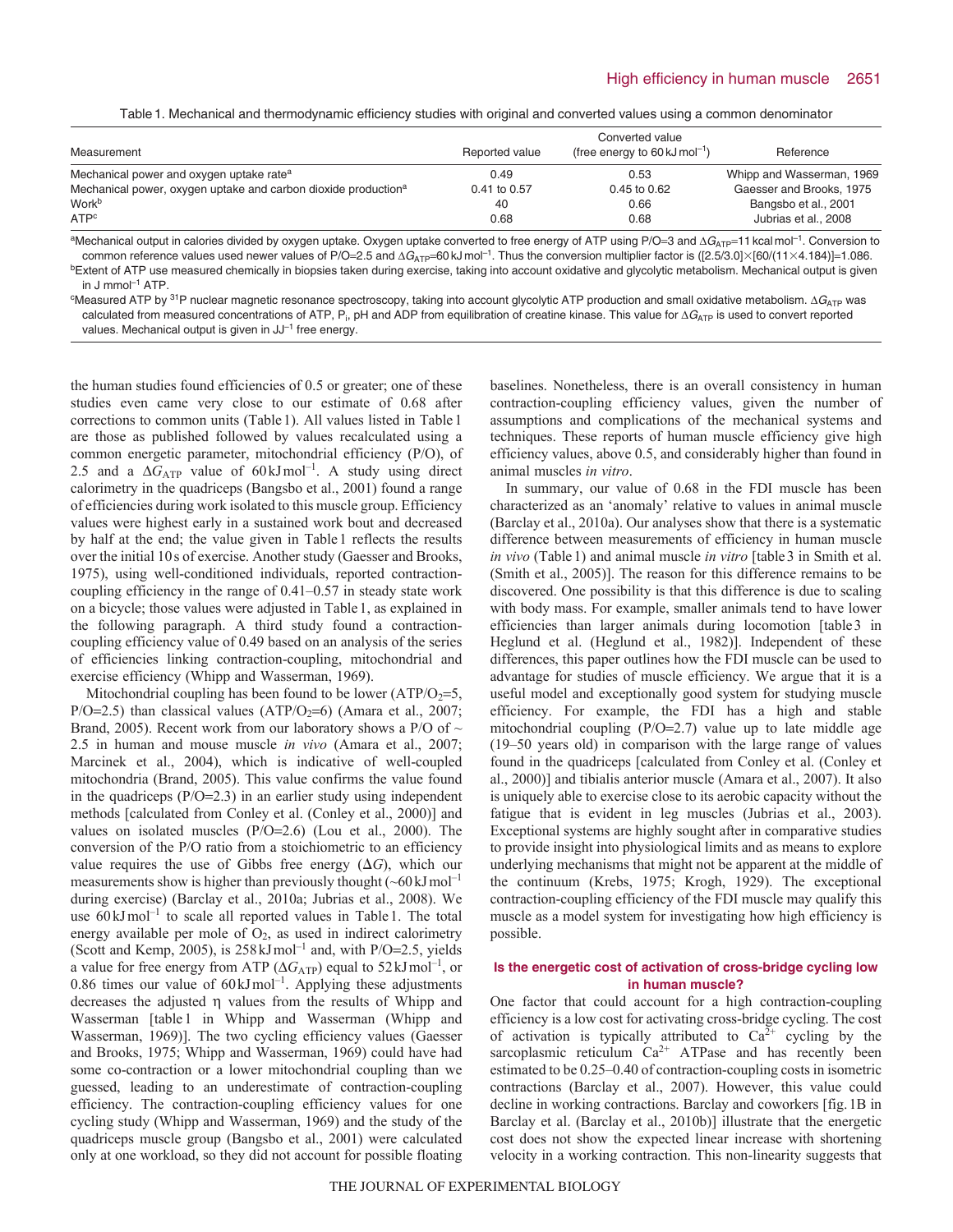#### 2652 F. E. Nelson and others

the relative activation costs may decrease with shortening velocity in a working contraction.

A decline may also occur for long-duration contraction trains such as the >40s contraction train needed to measure ATP flux *versus* work in the FDI experiment. A good example of reduced costs during prolonged contractions is shown in fig.1 of Crow and Kushmerick (Crow and Kushmerick, 1982). Their study shows that contraction-coupling costs per time-tension integral decline by half at longer stimulus trains in mouse extensor digitorum longus (EDL) muscle. The EDL has substantial levels of parvalbumin (Moerland et al., 1989), which act as a  $Ca^{2+}$  buffer in the muscle cell. In contrast, mouse soleus muscle lacks parvalbumin and does not show a change in contraction-coupling costs under the same conditions (Moerland and Kushmerick, 1994). Therefore, parvalbumin may act to reduce  $Ca^{2+}$  cycling costs in later contractions because it acts as a buffer that fills with  $Ca^{2+}$  in a series of contractions. Once the buffers are full or close to full, the amount of  $Ca<sup>2+</sup>$  necessary is only that needed to be cycled for activation and deactivation. Evidence that this occurs in human muscle is the decrease in the fraction of the total cost with exercise duration in gastrocnemius muscle (Russ et al., 2002). Thus, one plausible explanation for the high contraction-coupling efficiency in human FDI is the intriguing possibility that the ATP cost for non-crossbridge cycling is lower in this muscle. This lower activation cost may be apparent during working contractions and in the series of contractions that are needed to measure ATP flux *in vivo*.

#### **Conclusions and integration**

In this paper we examined two key factors that are responsible for contraction-coupling efficiency in human FDI: (1) efficient transfer of cross-bridge work to mechanical work and (2) the absence of elastic energy to do this external work. Comparison of our value with *in vitro* and other *in vivo* estimates from the literature reveals that a contraction-coupling efficiency of 0.68 is probably outside the range reported for animal muscles but on the upper end of published values in human muscle. This high value leads to the intriguing notion that non-cross-bridge energy costs during contraction may be lower in this muscle in a series of working contractions than in single isometric twitches typically used in isolated muscle studies. Thus, the unusually high contractioncoupling efficiency in the FDI muscle may provide a unique opportunity for exploring the limits of cross-bridge and  $Ca^{2+}$ cycling costs that underlie contraction *in vivo* in human muscle.

Gibbs free energy  $(\Delta G)$ Total useable energy from a quantity of a substance at constant temperature and pressure (Gibbs, 1873), which can be used for mechanical work (Whipp and Wasserman, 1969).

**Glossary**

Entropy  $(\Delta S)$ 

A measure of the energy not available for useful work in a thermodynamic process (Clausius, 1865; Whipp and Wasserman, 1969).

Enthalpy  $(\Delta H)$ 

### Δ*H* = Δ*G* + *T*Δ*S*

The heat content of the system at constant pressure, this includes the Gibbs free energy and the temperature of the environment times the entropy (Smith et al., 2005; Whipp and Wasserman, 1969).

Mechanical efficiency  $(\epsilon)$ 

$$
\varepsilon = \frac{w}{\Delta H}
$$

Total mechanical work divided by the change in heat content, where the change in heat content is measured by changes in heat (Smith et al., 2005). Thermodynamic efficiency (n)

$$
\eta = \frac{w}{\Delta G}
$$

Total mechanical work divided by total free energy, where the total free energy is measured by the flux of ATP (Smith et al., 2005).

Delta efficiency ( $\Delta \varepsilon$  or  $\Delta \eta$ )

$$
\Delta \varepsilon \text{ or } \Delta \eta = \Sigma_{i=0}^{4} \frac{\left(\Delta G_{i} - \overline{\Delta G}\right)\left(w_{i} - \overline{w}\right)}{\left(\Delta G_{i} - \overline{\Delta G}\right)^{2}}
$$

Total change in mechanical work divided by the change in total or total free energy across loads;  $\Delta G$  is used in this equation but  $\Delta H$  could also be used (Gaesser and Brooks, 1975).

Exercise efficiency

Total mechanical work divided by energy expended in doing work, where the energy expended is measured by indirect calorimetry (Powers et al., 1984).

Mitochondrial efficiency (P/O)

The ratio of mitochondrial phosphorylation flux to mitochondrial oxidation flux divided by two (Amara et al., 2008).

Contraction-coupling efficiency

Total mechanical work divided by ATP flux (Whipp and Wasserman, 1969).

#### **Acknowledgements**

We would like to thank the reviewers and Daryl Monear for their suggestions and criticisms. Funding for this work was provided by grants R01AR41928, F32AG029064 and 1RC2AG036606 from the US NIH. Deposited in PMC for release after 12 months.

#### **References**

- **Amara, C. E., Shankland, E. G., Jubrias, S. A., Marcinek, D. J., Kushmerick, M. J. and Conley, K. E.** (2007). Mild mitochondrial uncoupling impacts cellular aging in human muscles in vivo. Proc. Natl. Acad. Sci. USA **104**, 1057-1062.
- **Amara, C. E., Marcinek, D. J., Shankland, E. G., Schenkman, K. A., Arakaki, L. S. and Conley, K. E.** (2008). Mitochondrial function in vivo: spectroscopy provides window on cellular energetics. Methods **46**, 312-318.
- **Azizi, E., Brainerd, E. L. and Roberts, T. J.** (2008). Variable gearing in pennate muscles. Proc. Natl. Acad. Sci. USA **105**, 1745-1750.
- **Bangsbo, J., Krustrup, P., Gonzalez-Alonso, J. and Saltin, B.** (2001). ATP production and efficiency of human skeletal muscle during intense exercise: effect of previous exercise. Am. J. Physiol. Endocrinol. Metab. **280**, E956-E964.
- Barclay, C. J. (1994). Efficiency of fast- and slow-twitch muscles of the mouse performing cyclic contractions. J. Exp. Biol. **193**, 65-78.
- Barclay, C. J., Woledge, R. C. and Curtin, N. A. (2007). Energy turnover for Ca<sup>2+</sup> cycling in skeletal muscle. J. Muscle Res. Cell Motil. **28**, 259-274.

**Barclay, C. J., Curtin, N. A. and Woledge, R. C.** (2010a). Is the efficiency of mammalian (mouse) skeletal muscle temperature dependent? J. Physiol. **588**, 3819- 3831.

**Barclay, C. J., Woledge, R. C. and Curtin, N. A.** (2010b). Inferring crossbridge

- properties from skeletal muscle energetics. Prog. Biophys. Mol. Biol. **102**, 53-71. **Brand, M. D.** (2005). The efficiency and plasticity of mitochondrial energy transduction. Biochem. Soc. Trans. **33**, 897-904.
- **Clausius, R.** (1865). The Mechanical Theory of Heat with Its Applications to the Steam Engine and to Physical Properties of Bodies. London: John van Voorst.
- **Conley, K. E., Jubrias, S. A. and Esselman, P. C.** (2000). Oxidative capacity and ageing in human muscle. J. Physiol. **526**, 203-210.

**Crow, M. T. and Kushmerick, M. J.** (1982). Chemical energetics of slow- and fasttwitch muscles of the mouse. J. Gen. Physiol. **79**, 147-166.

- **Curtin, N. A. and Woledge, R. C.** (1993). Efficiency of energy conversion during sinusoidal movement of red muscle fibres from the dogfish Scyliorhinus canicula. J. Exp. Biol. **185**, 195-206.
- **Curtin, N. A., Gilbert, C., Kretzschmar, K. M. and Wilkie, D. R.** (1974). The effect of the performance of work on total energy output and metabolism during muscular contraction. J. Physiol. **238**, 455-472.
- **Duchateau, J. and Enoka, R. M.** (2008). Neural control of shortening and lengthening contractions: influence of task constraints. J. Physiol. **586**, 5853-5864.
- **Frost, G., Bar-Or, O., Dowling, J. and Dyson, K.** (2002). Explaining differences in the metabolic cost and efficiency of treadmill locomotion in children. J. Sports Sci. **20**, 451-461.
- **Gaesser, G. A. and Brooks, G. A.** (1975). Muscular efficiency during steady-rate exercise: effects of speed and work rate. J. Appl. Physiol. **38**, 1132-1139.
- **Gibbs, J. W.** (1873). A method of geometrical representation of the thermodynamic properties of substances by means of surfaces. Trans. Conn. Acad. Arts Sci. **2**, 382- 404.
- **Heglund, N. C., Fedak, M. A., Taylor, C. R. and Cavagna, G. A.** (1982). Energetics and mechanics of terrestrial locomotion. IV. Total mechanical energy changes as a function of speed and body size in birds and mammals. J. Exp. Biol. **97**, 57-66.